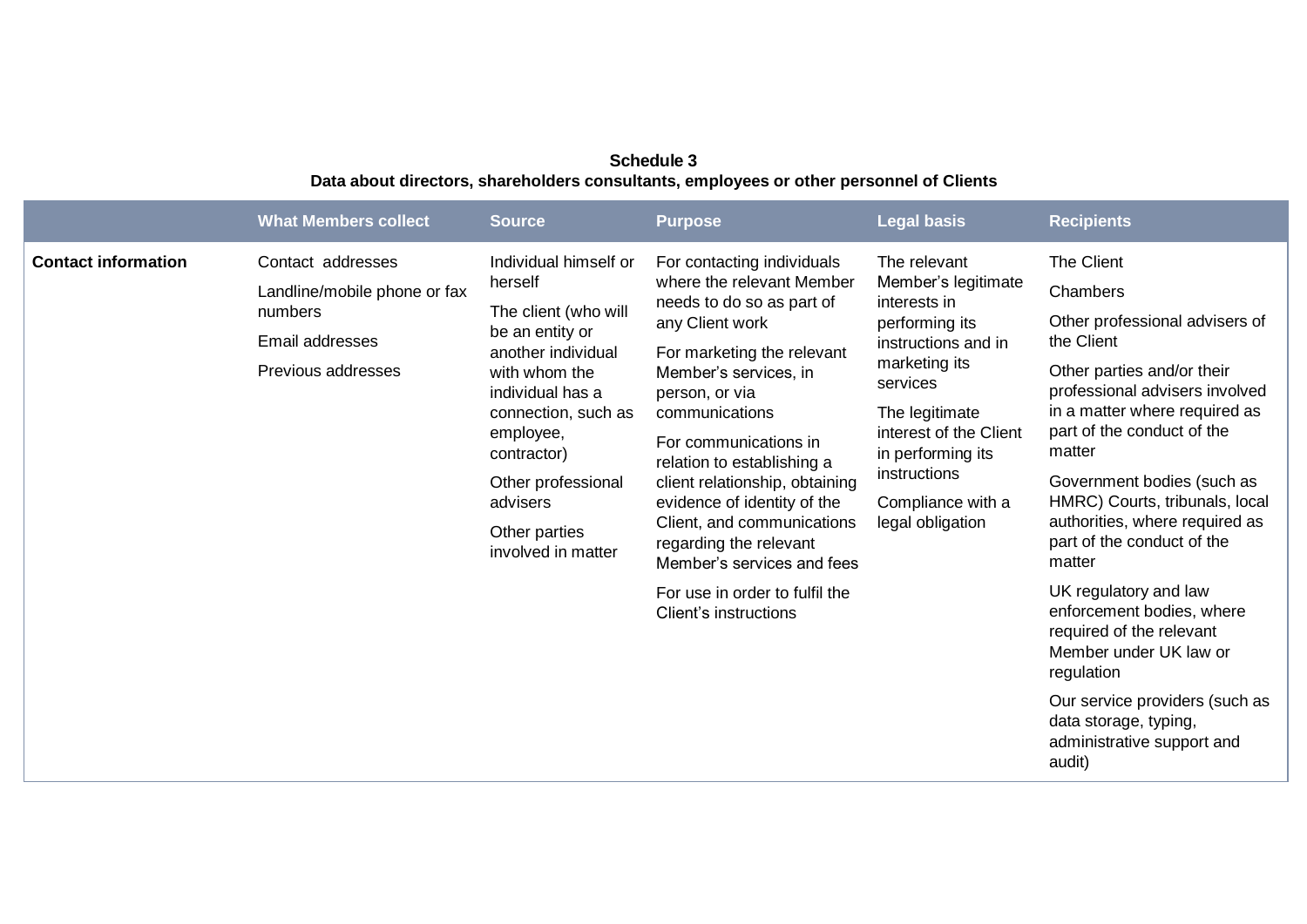|                               | <b>What Members collect</b>                                                               | <b>Source</b>                                                                                                           | <b>Purpose</b>                                                                                                                                                                                                                                                                                                                                          | <b>Legal basis</b>                                                                                                                                                 | <b>Recipients</b>                                                                                                                                                                                                                                                                                                                                                                                                                                                                                                     |
|-------------------------------|-------------------------------------------------------------------------------------------|-------------------------------------------------------------------------------------------------------------------------|---------------------------------------------------------------------------------------------------------------------------------------------------------------------------------------------------------------------------------------------------------------------------------------------------------------------------------------------------------|--------------------------------------------------------------------------------------------------------------------------------------------------------------------|-----------------------------------------------------------------------------------------------------------------------------------------------------------------------------------------------------------------------------------------------------------------------------------------------------------------------------------------------------------------------------------------------------------------------------------------------------------------------------------------------------------------------|
|                               |                                                                                           |                                                                                                                         |                                                                                                                                                                                                                                                                                                                                                         |                                                                                                                                                                    | Compilers of legal directories<br>(where you have agreed to be<br>a referee)                                                                                                                                                                                                                                                                                                                                                                                                                                          |
| <b>Employment information</b> | Position/Title<br><b>Employment history</b><br>Professional specialisms<br>Qualifications | Individual himself or<br>herself<br>The Client<br>Other professional<br>advisers<br>Other parties<br>involved in matter | For use in order to fulfil the<br>Client's instructions<br>For communications in<br>relation to establishing a<br>client relationship, obtaining<br>evidence of identity of the<br>Client, and communications<br>regarding the Member's<br>services and fees<br>For marketing the relevant<br>Member's services, in<br>person, or via<br>communications | The relevant<br>Member's legitimate<br>interests in<br>performing its<br>instructions and in<br>marketing its<br>services<br>Compliance with a<br>legal obligation | The Client<br>Chambers<br>Other professional advisers of<br>the Client<br>Other parties and/or their<br>professional advisers involved<br>in a matter where required as<br>part of the conduct of the<br>matter<br>Government bodies (such as<br>HMRC) Courts, tribunals, local<br>authorities, where required as<br>part of the conduct of the<br>matter<br>UK regulatory and law<br>enforcement bodies, where<br>required of the relevant<br>Member under UK law or<br>regulation<br>Our service providers (such as |
|                               |                                                                                           |                                                                                                                         |                                                                                                                                                                                                                                                                                                                                                         |                                                                                                                                                                    | data storage, typing,<br>administrative support and<br>audit)                                                                                                                                                                                                                                                                                                                                                                                                                                                         |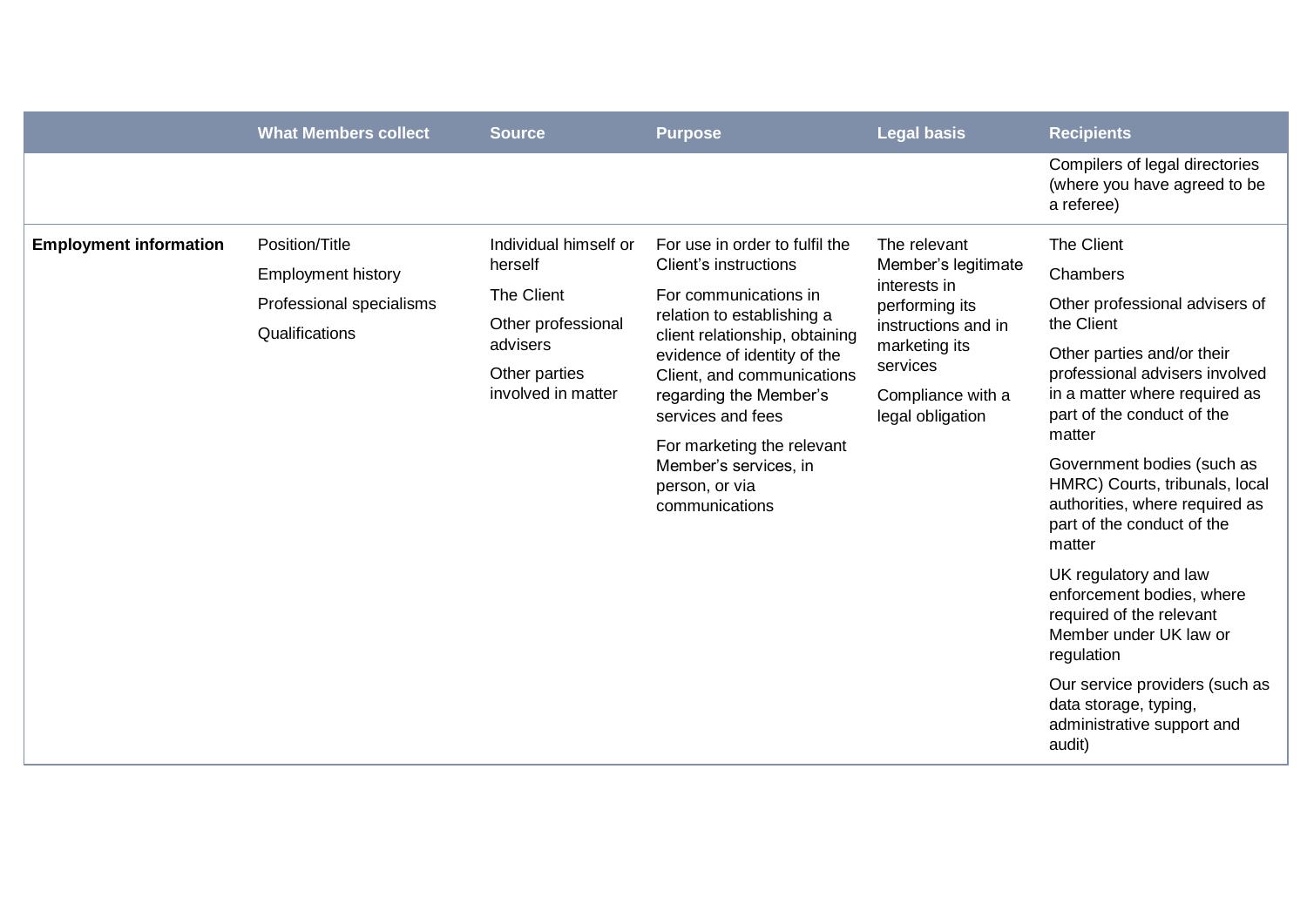|                              | <b>What Members collect</b>                       | <b>Source</b>                                                                                                           | <b>Purpose</b>                                                                                                                                                            | <b>Legal basis</b>                                                                                                                                                                                                                                       | <b>Recipients</b>                                                                                                                                                                                                                                                                                                                                                                                                                                            |
|------------------------------|---------------------------------------------------|-------------------------------------------------------------------------------------------------------------------------|---------------------------------------------------------------------------------------------------------------------------------------------------------------------------|----------------------------------------------------------------------------------------------------------------------------------------------------------------------------------------------------------------------------------------------------------|--------------------------------------------------------------------------------------------------------------------------------------------------------------------------------------------------------------------------------------------------------------------------------------------------------------------------------------------------------------------------------------------------------------------------------------------------------------|
| <b>Interests</b>             | Professional and personal<br>interests            | Individual himself or<br>herself<br>Other parties<br>involved in matter                                                 | For use in order to fulfil the<br>Client's instructions<br>For marketing the relevant<br>Member's services, in<br>person, or via<br>communications                        | The relevant<br>Member's legitimate<br>interests in<br>performing its<br>instructions<br>The legitimate<br>interest of the Client<br>in performing its<br>instructions.<br>The relevant<br>Member's legitimate<br>interests in marketing<br>its services | The Client<br>Chambers<br>Other professional advisers of<br>the Client<br>Other parties and/or their<br>professional advisers involved<br>in a matter where required as<br>part of the conduct of the<br>matter<br>Government bodies (such as<br>HMRC) Courts, tribunals, local<br>authorities, where required as<br>part of the conduct of the<br>matter<br>Our service providers (such as<br>data storage, typing,<br>administrative support and<br>audit) |
| <b>Financial information</b> | <b>Bank details</b><br><b>Transaction history</b> | Individual himself or<br>herself<br>The Client<br>Other professional<br>advisers<br>Other parties<br>involved in matter | Captured when we receive<br>or make a payment to/from<br>an individual, or make<br>payments on behalf of an<br>individual and retained as<br>evidence of the transactions | Compliance with a<br>legal obligation<br>The relevant<br>Member's legitimate<br>interests in<br>performing its<br>instructions and<br>establishing the                                                                                                   | The Client<br>Chambers<br>Other professional advisers of<br>the Client<br>Our bank<br>Other parties and/or their<br>professional advisers involved<br>in a matter where required as                                                                                                                                                                                                                                                                          |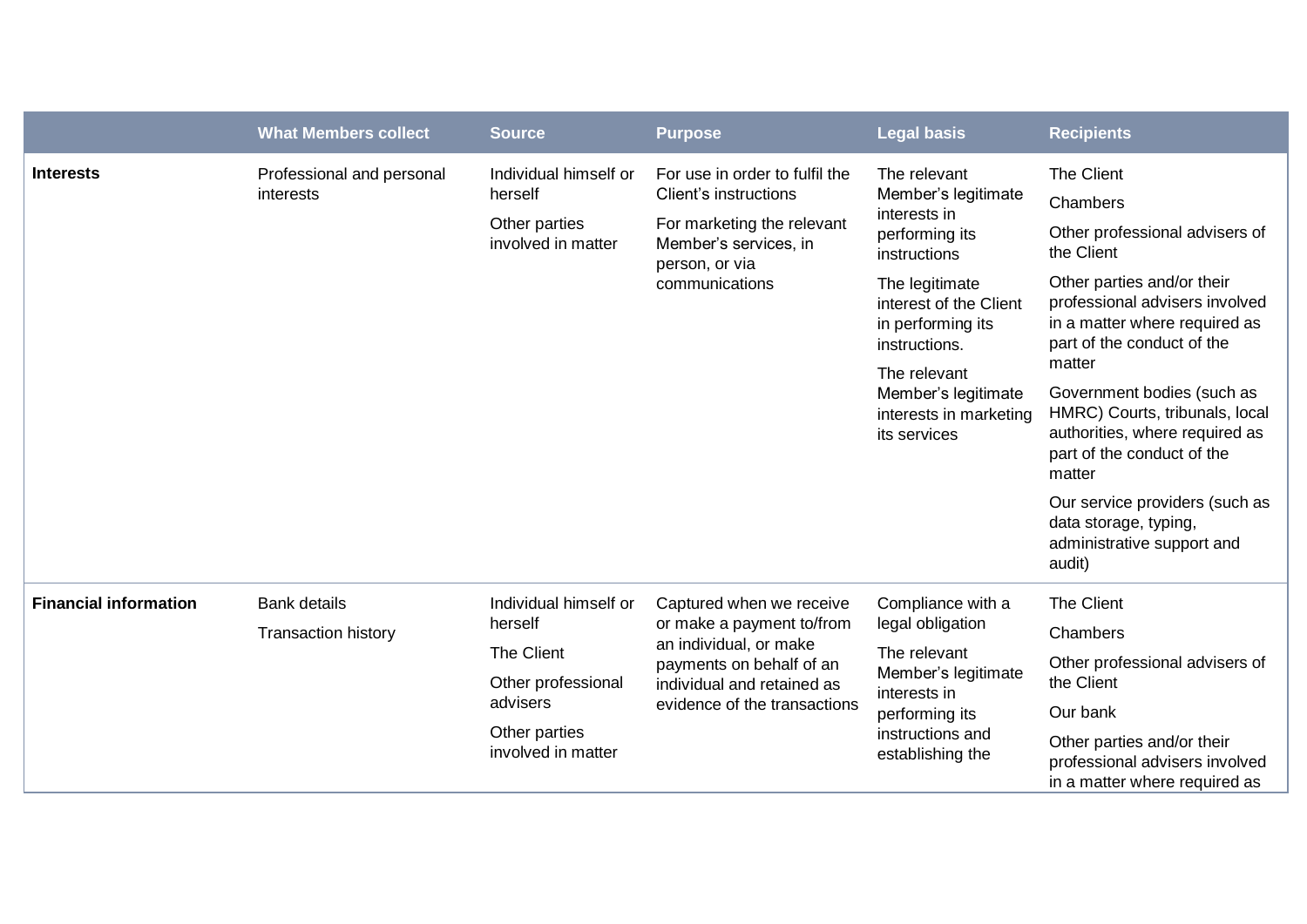|                                | <b>What Members collect</b>                                                                                                                                                                                                       | <b>Source</b>                               | <b>Purpose</b>                                                                                                                                                                                             | <b>Legal basis</b>                               | <b>Recipients</b>                                                                                                                                                                   |
|--------------------------------|-----------------------------------------------------------------------------------------------------------------------------------------------------------------------------------------------------------------------------------|---------------------------------------------|------------------------------------------------------------------------------------------------------------------------------------------------------------------------------------------------------------|--------------------------------------------------|-------------------------------------------------------------------------------------------------------------------------------------------------------------------------------------|
|                                | Third party<br>information sources,                                                                                                                                                                                               |                                             | Client's ability to pay<br>the costs of a matter                                                                                                                                                           | part of the conduct of the<br>matter             |                                                                                                                                                                                     |
|                                |                                                                                                                                                                                                                                   | such as credit<br>reference databases       |                                                                                                                                                                                                            |                                                  | Government bodies (such as<br>HMRC) Courts, tribunals, local<br>authorities, where required as<br>part of the conduct of the<br>matter                                              |
|                                |                                                                                                                                                                                                                                   |                                             |                                                                                                                                                                                                            |                                                  | UK regulatory and law<br>enforcement bodies, where<br>required of the relevant<br>Member under UK law or<br>regulation                                                              |
|                                |                                                                                                                                                                                                                                   |                                             |                                                                                                                                                                                                            |                                                  | Our service providers (such as<br>data storage, typing,<br>administrative support and<br>audit)                                                                                     |
| <b>ID document information</b> | Information contained in or<br>provided to us as part of the<br>herself<br>Client ID checks. This<br>The Client<br>includes details included in<br>copy personal photo and<br>advisers<br>residential ID documents we<br>receive. | Individual himself or<br>Other professional | For communications in<br>relation to establishing a<br>client relationship, obtaining<br>evidence of identity of the<br>Client, and communications<br>regarding the relevant<br>Member's services and fees | Compliance with a<br>legal obligation<br>Consent | UK regulatory and law<br>enforcement bodies, where<br>required of the relevant<br>Member under UK law or<br>regulation                                                              |
|                                |                                                                                                                                                                                                                                   |                                             |                                                                                                                                                                                                            |                                                  | With the consent of the<br>individual, the relevant Member<br>will provide copies of<br>documents to other<br>organisations who wish to<br>verify the identity of the<br>individual |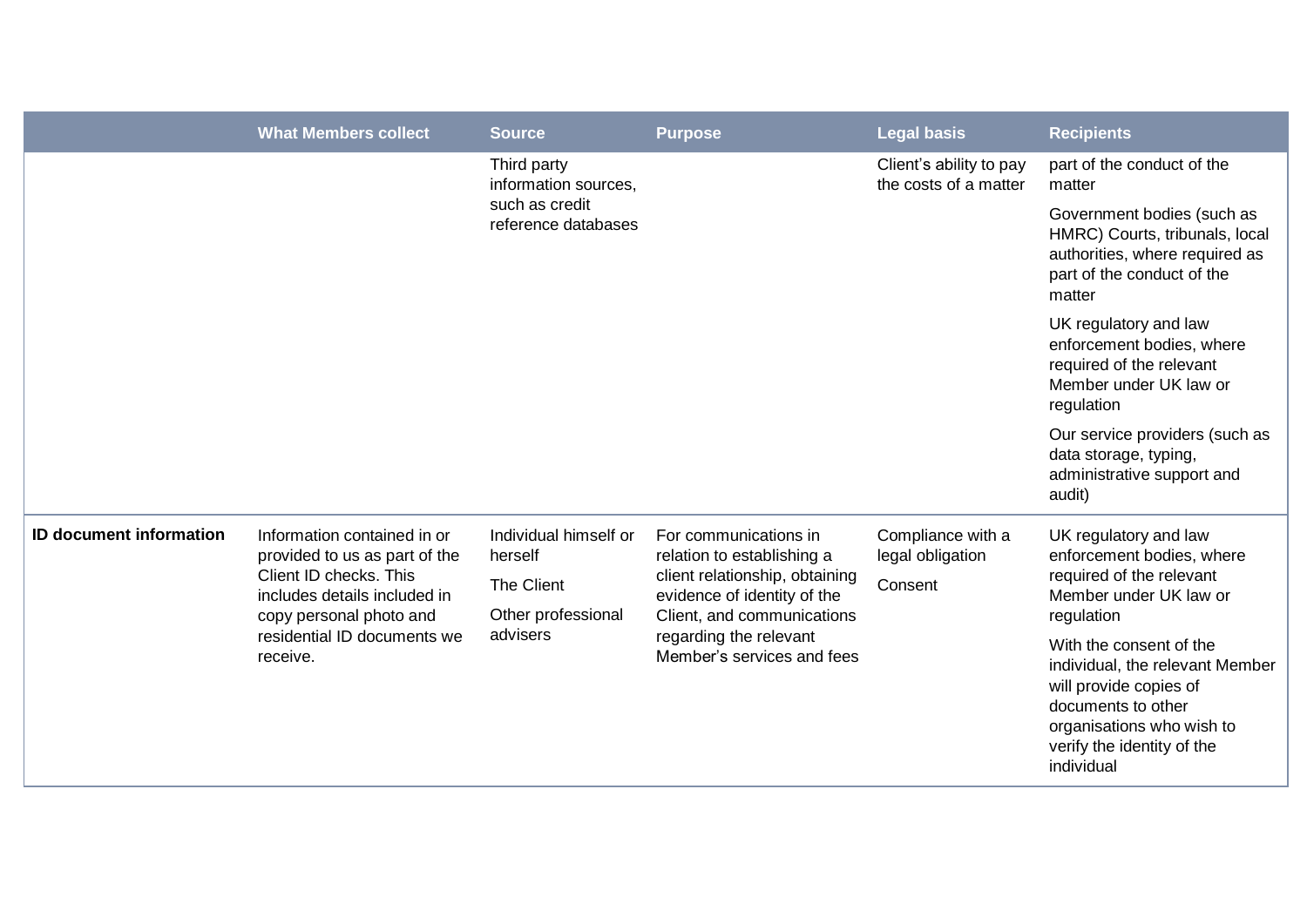|              | <b>What Members collect</b>                                                                                                                                                                                                                                                                                                                                                                                                                                                                                                                                                                                                                                                                                                                                                                                                                                    | <b>Source</b>                                                                                                                                                                                           | <b>Purpose</b>                                          | <b>Legal basis</b>                                                                                                                                                                                                                                   | <b>Recipients</b>                                                                                                                                                                                                                                                                                                                                                                                                                                                                                                                                                                                                                                                                                              |
|--------------|----------------------------------------------------------------------------------------------------------------------------------------------------------------------------------------------------------------------------------------------------------------------------------------------------------------------------------------------------------------------------------------------------------------------------------------------------------------------------------------------------------------------------------------------------------------------------------------------------------------------------------------------------------------------------------------------------------------------------------------------------------------------------------------------------------------------------------------------------------------|---------------------------------------------------------------------------------------------------------------------------------------------------------------------------------------------------------|---------------------------------------------------------|------------------------------------------------------------------------------------------------------------------------------------------------------------------------------------------------------------------------------------------------------|----------------------------------------------------------------------------------------------------------------------------------------------------------------------------------------------------------------------------------------------------------------------------------------------------------------------------------------------------------------------------------------------------------------------------------------------------------------------------------------------------------------------------------------------------------------------------------------------------------------------------------------------------------------------------------------------------------------|
| <b>Other</b> | Other information which is<br>relevant to our services and<br>which is supplied to us or<br>obtained by us in order to<br>fulfil our instructions from the<br>Client. The nature of the<br>information will depend upon<br>the matter concerned but<br>may include:<br>Copies of correspondence,<br>messages and documents<br>written by or to the individual.<br>Information about health (for<br>example in the context of<br>medical treatment or<br>employment disputes or<br>private wealth planning)<br>Information about the<br>individual's sex life (for<br>example in the context of<br>matrimonial matters)<br>Information about trade union<br>membership in the context of<br>employment matters<br>Information about criminal<br>convictions, where these are<br>pertinent to a matrimonial,<br>immigration or litigation<br>matter or where the | Individual himself or<br>herself<br>The Client<br>Other professional<br>advisers<br>Other parties<br>involved in matter<br>Third party<br>information sources.<br>such as credit<br>reference databases | For use in order to fulfil the<br>Client's instructions | The relevant<br>Member's legitimate<br>interests in<br>performing its<br>instructions and in<br>marketing its<br>services<br>The legitimate<br>interest of the Client<br>in performing its<br>instructions.<br>Compliance with a<br>legal obligation | The Client<br>Chambers<br>Other professional advisers of<br>the Client<br>Other parties and/or their<br>professional advisers involved<br>in a matter where required as<br>part of the conduct of the<br>matter<br>Government bodies (such as<br>HMRC) Courts, tribunals, local<br>authorities, where required as<br>part of the conduct of the<br>matter<br>UK regulatory and law<br>enforcement bodies, where<br>required of the relevant<br>Member under UK law or<br>regulation<br>Our service providers (such as<br>data storage, typing,<br>administrative support and<br>audit)<br>Members may disclose<br>personal data to pupils/mini<br>pupils, however mini pupils<br>should not be given access to |